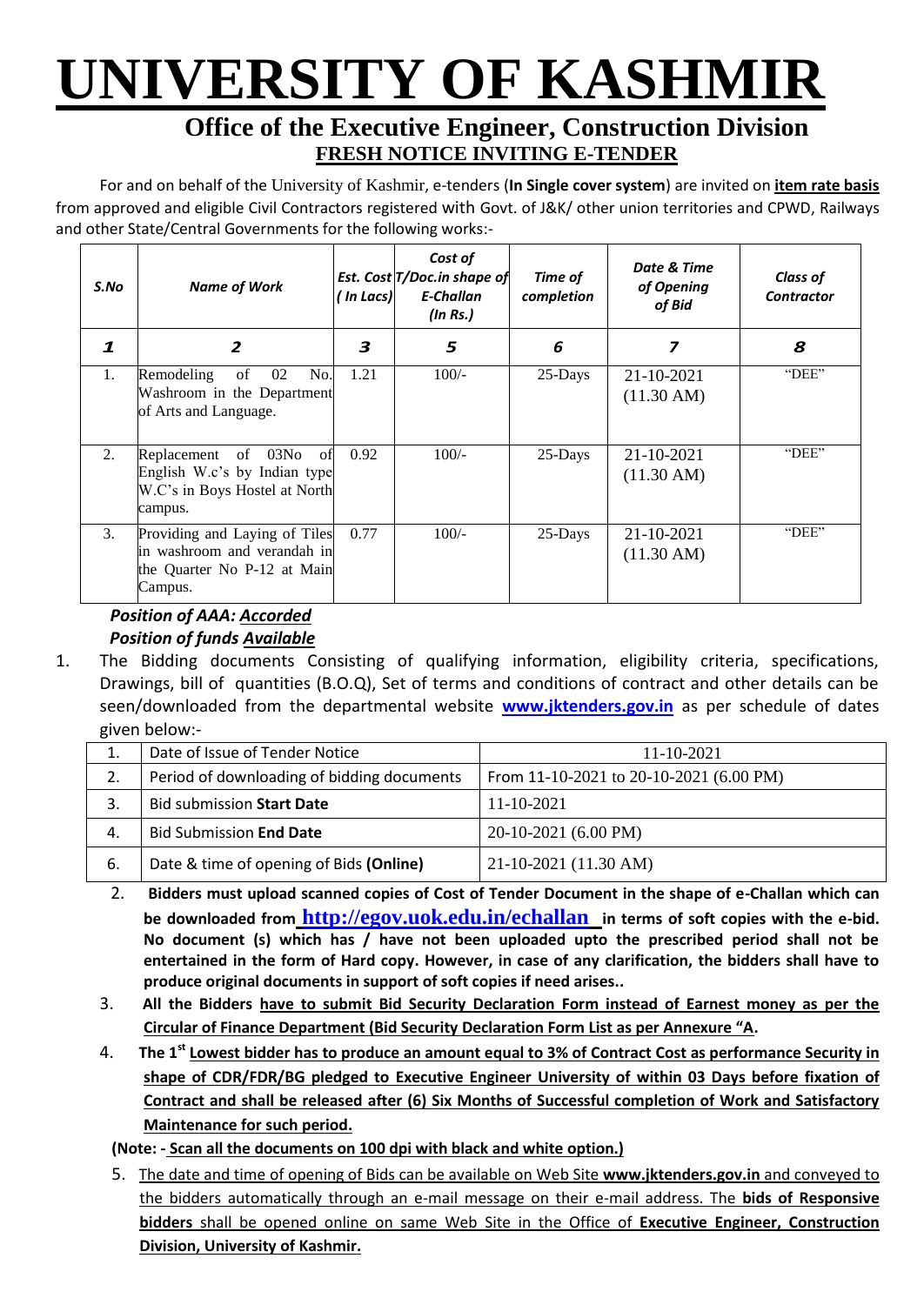6. The bids for the work shall remain valid for a period of 120 days from the date of opening of Technical bids.

#### **The earnest money shall be forfeited, If:-**

- a. Any bidder/ tenderer withdraw his bid/ tender during the period of bid validity or make any modifications in the terms and conditions of the bid.
- b. Failure of Successful bidder to furnish the required performance security within the specified time limit.
- c. Failure of Successful bidder to execute the agreement within 28 days after fixation of contract.
- 7. Instruction to bidders regarding e-tendering process.
- 7.1. Bidders are advised to download bid submission manual from the "Downloads" option as well as from "Bidders Manual Kit" on website [www.jktenders.gov.into](http://www.pmgsytendersjk.gov.into/) acquaint bid submission process.
- 7.2. To participate in bidding process, bidders have to get 'Digital Signature Certificate (DSC)' as per Information Technology Act-2000. Bidders can get digital certificate from any approved Vendor.
- 7.3. The bidders have to submit their bids online in electronic format with digital Signature. No bid will be accepted in physical form.
- 6.4. Bids will be opened online as per time schedule mentioned in Para-1.
- 6.5 The Department will not be responsible for delay in online submission due to any reasons.
- 8. Bidders are advised not to make any change in BOQ (Bill of Quantities) contents. In no case they should attempt to create similar BOQ manually. The BOQ downloaded should be used for filling the item rate inclusive of all taxes and it should be saved with the same name as it contains.
- 9. Price escalation and Taxes:- The unit rates and prices shall be quoted by the bidder entirely in Indian Rupees and the rates quoted shall be deemed to include price escalation and all taxes including CGST and SGST upto completion of the work, unless otherwise specified. Deduction on account of taxes shall be made from the bills of the contractor on gross amount of the bill as per the rates prevailing at the time of recoveryBidders are advised to use "My Documents" area in their user on e-Tendering portal to store such documents as are required.
- 10. In case of any specified project the relevant guidelines / standard bidding document shall be followed.
- 11. Instructions to Bidder (ITB)
- 11.1. All bidders shall upload the following information and documents along with qualification criteria / qualification information with their bids:-
- *a.* Copies of original documents defining constitution/ legal status, place of registration, renewal up to date and principal place of Business.
- 11.2. *Valid GSTIN Registration with latest clearance certificate/Acknowledgement receipt of GST return copy GST-3B and PAN Card.*
- 11.3. The bidder at his own responsibility and risk should visit and examine the site of work and its surroundings before submission of bid.
- 11.4. Non attendance of pre-bid meeting will not be cause of disqualification of the bidder.
- 11.5. All documents relating to the bid shall be in the English Language.
- 12.6. The Bidder shall have to use good quality approved materials at his own cost, no departmental supplies be made by the University
- 12. General Conditions of Contract:-
- 12.1. The date of start of the work shall be reckoned within one week from the date of issuance of LOI/Contract allotment as the case may be.
- 12.2. Penalty for delay in completion:-In case of delay in completion of work beyond stipulated period of completion, penalty of Rs. 2000/- per day but up to maximum of 10% of the total contract shall be imposed.
- 12.3. Time extension:-Suitable time extension shall be granted in case of increase in scope of work and in the event of delay beyond control of contractor to be determined by the department.
- 12.4. Advance Payments:-No mobilization advance/equipment advance shall be paid unless otherwise specified in the SBD.
- 12.5. Secured Advance:-No secured advance is admissible unless otherwise specified.
- 12.6. Retention Money: 10% shall be deducted from each running bill of the successful contractor which shall be released after virtual completion of work in all respects/when recommended.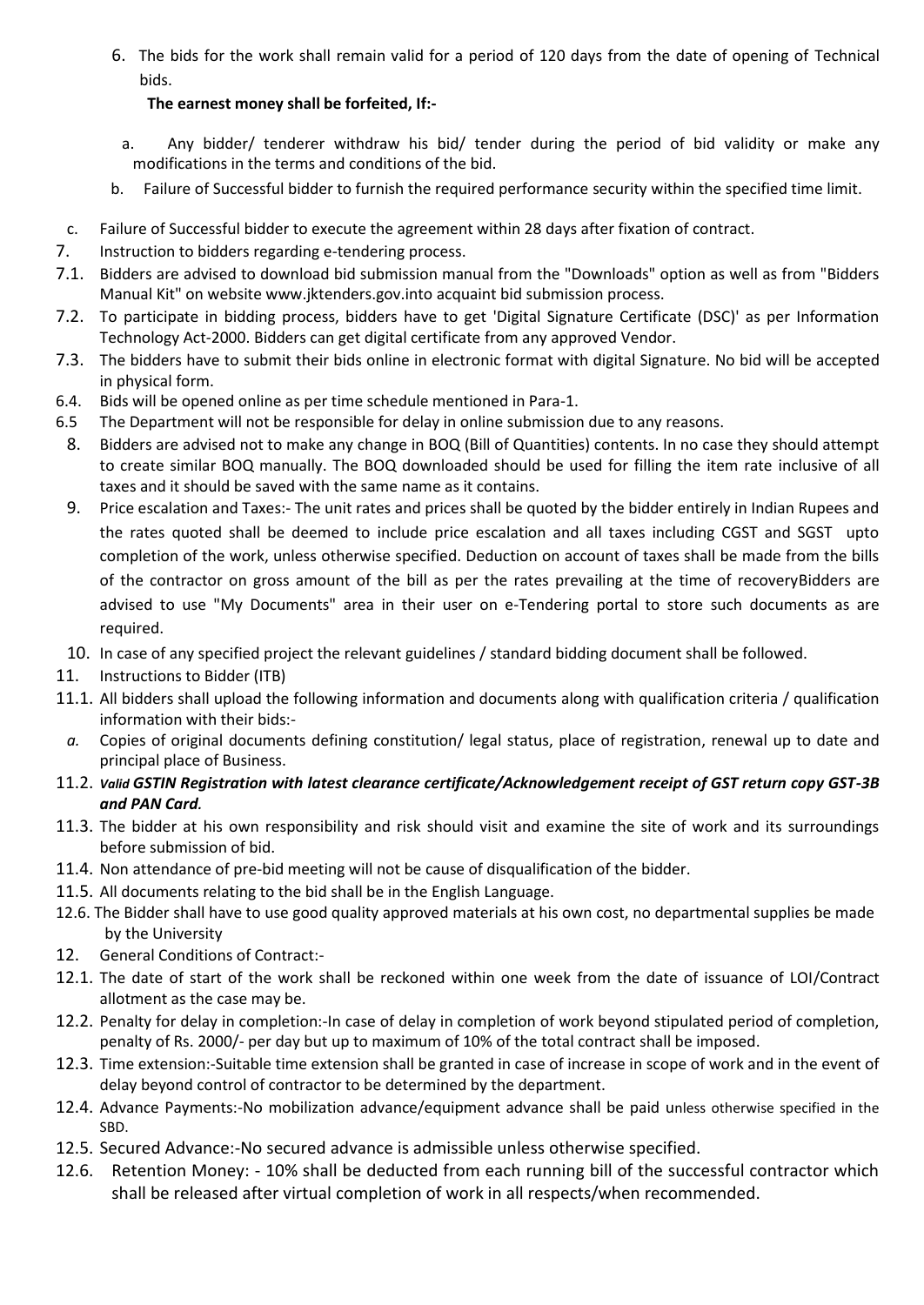- 12.7. Schedule of Payment:-The payment schedule shall be fixed after award of contract in favour of successful bidder, on the basis of availability of funds and value of work executed, shall be determined by the Engineer.
- 12.8. Amendment of bidding document:-Before the deadline for submission of bids the employer may modify the bidding documents by issuing Addenda.
- 12.9. The tender receiving authority reserves the right to accept or reject any tender or all tenders without assigning any reason thereof.

12.10. Restoration of work: - On completion of contract the contractor shall be responsible to remove all un-used material and restore all work in its original position at his own cost.

- 12.11. Traffic regulations:-The contractor is bound to adhere to traffic regulations as is applicable from time to time and ensure arrangements of smooth regulation of traffic during execution of work.
- 12.12. Arbitration:- The arbitration shall be conducted in accordance with the arbitration procedure stated in the J&K conciliation and Arbitration Act No:-xxxv of 1997 issued vide SRO No:-403 vide Notification of J&K Govt., "Law Department" 11th December-1997.
- 12.13. Defective Liability period: The DLP shall be commenced from the date of certified completion of work and period shall be 6 months.
- 12.14. All Key Construction material shall have to be strictly as per prescribed specifications and approval of the Engineer In-charge.

The CDR shall be released after (6) six months from completion of the work and satisfactory maintenance for such period.

- 12.15. Failure on part of the contractor to fulfill his obligations of maintenance schedules shall result in forfeiture of the deposits held for this purpose as well as the CDR for this work.
- 12.16. Safety: The contractor shall be responsible for safety of all activities at site of work.
- 12.17. Discoveries: Anything of historical or other interest or of significant value unexpectedly discovered on the site shall be the property of University.
- 12.18. Tests:-The contractor shall be solely responsible for carrying out the mandatory tests required for the quality control at his own cost (if applicable).
- 12.19. Termination: The employer may terminate the contract if the contractor causes a fundamental breach of the contract.
- 12.20. Fundamental breach of contract will include:
	- **a.** Continuous stoppage of Work for a period of 30 days without authorization of Engineer in-charge.
	- **b.** Contractor is declared bankrupt.
	- **c.** Any evidence of involvement of contractor in corrupt practices.
	- **d.** If the contractor indulges in willful disregard of the quality control measures put in place by the department.
	- **e.** Contractor delays the completion of work beyond stipulated time of completion.
	- **f.** Pursuant to the process of termination of defaulted contract, the employer reserves the right to invite fresh tender for the balance work at the risk and cost of defaulting contractor.
	- **g.** If in case contractor failed to start /complete the work, within the stipulated time period, his CDR/Earnest Money shall be forfeited after termination of the contract. Besides, defaulting contractor shall be debarred from taking works in R&B Department at least for one year.

12.21. Major Labor Laws applicable to establishment engaged in building and other construction Work:-

- a. Workmen compensation act 1923.
- b. Payment of Gratuity Act 1972.
- c. Employees P.F. and Miscellaneous Provision Act 1952.
- d. Maternity Benefits Act 1951.
- e. Contract Labor (Regulation & Abolition) Act 1970.
- f. Minimum Wages Act 1948.
- g. Payment of Wages Act 1936.
- h. Equal remuneration Act 1979.
- i. Payment of bonus Act 1965.
- j. Industrial disputes Act 1947.
- k. Industrial employment standing orders Act 1946.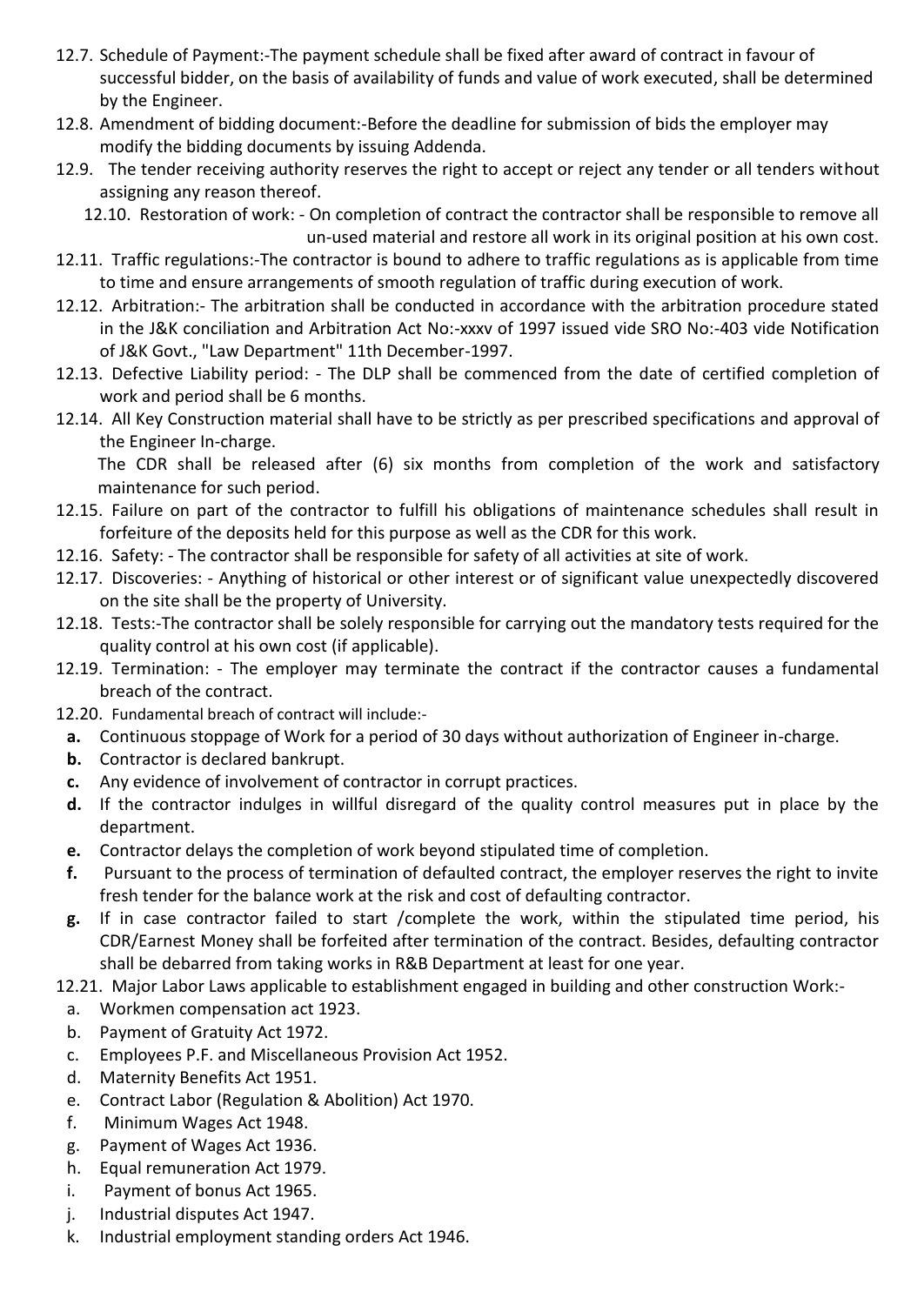- l. Trade Union Act 1926.
- m. Child Labor (Prohibition & Regulation) Act 1986.
- n. Inter State Migrant workmen's (Regulation of employment & Conditions of service)Act 1979.
- o. The Building and other Construction workers (Regulation of employment and Condition of service) Act 1996 and the Census Act of 1996.
- p. Factories Act 1948.
- q. Compliance with Labor Regulation Laws of J&K State.
- 12.22. Specification/Quality Control: -All items of works shall confirm to specifications as per IRC/ MORTH/ NBO/ CPWD/ SSR/ Any other prescribed specifications and quantities may vary ± 10% to the estimated quantities.
- 12.23. Insurance: Insurance cover to Labor / Machinery / Work / Plant material / Equipment by the contractor shall be mandatory.
- 12.24. Laws Governing the Contract:-The contract shall be governed by Laws of the land.
- 12.25. Court's Jurisdiction:-In case of any disputes/differences between contractor and Department the jurisdiction shall be J&K State.
- 12.26. Time Extension:
	- a. The work is to be completed within the time limit specified in the NIT and the time of completion will also increase / decrease in proportion with additional / deleted quantum of work depending upon the actual quantum of work.
	- b. Request for extension of time shall be made by the contractor in writing not later than fifteen days of happening of the event causing delay. The contractor shall also indicate in such a request the period for which extension is desired.
	- c. Abnormal /bad weather or Serious loss or damage by fire or Civil commotion, strike or lockout (other than among the labour engaged by the contractor) affecting any or the trades employed on the work, or Non availability of departmental stores. Any other cause which in the absolute discretion of the accepting authority is beyond the contractor's desire.
	- d. On contractor's representation based on the grounds as detailed above the time for completion of the work may be extended by a period considered reasonable by the Department.
- e. Extension of time shall be also admissible in the event of temporary suspension of work.
- 13. The tender / bid is liable to rejection if it does not fulfill the requirements as laid down in NIT.
- 14. All other terms conditions are as per PWD Form 25 (Double agreement Form)

Executive Engineer

NIT No: - F (Fresh) (E.Tend) (UCD) KU/ 45/21 DATED: 11 -10-2021.